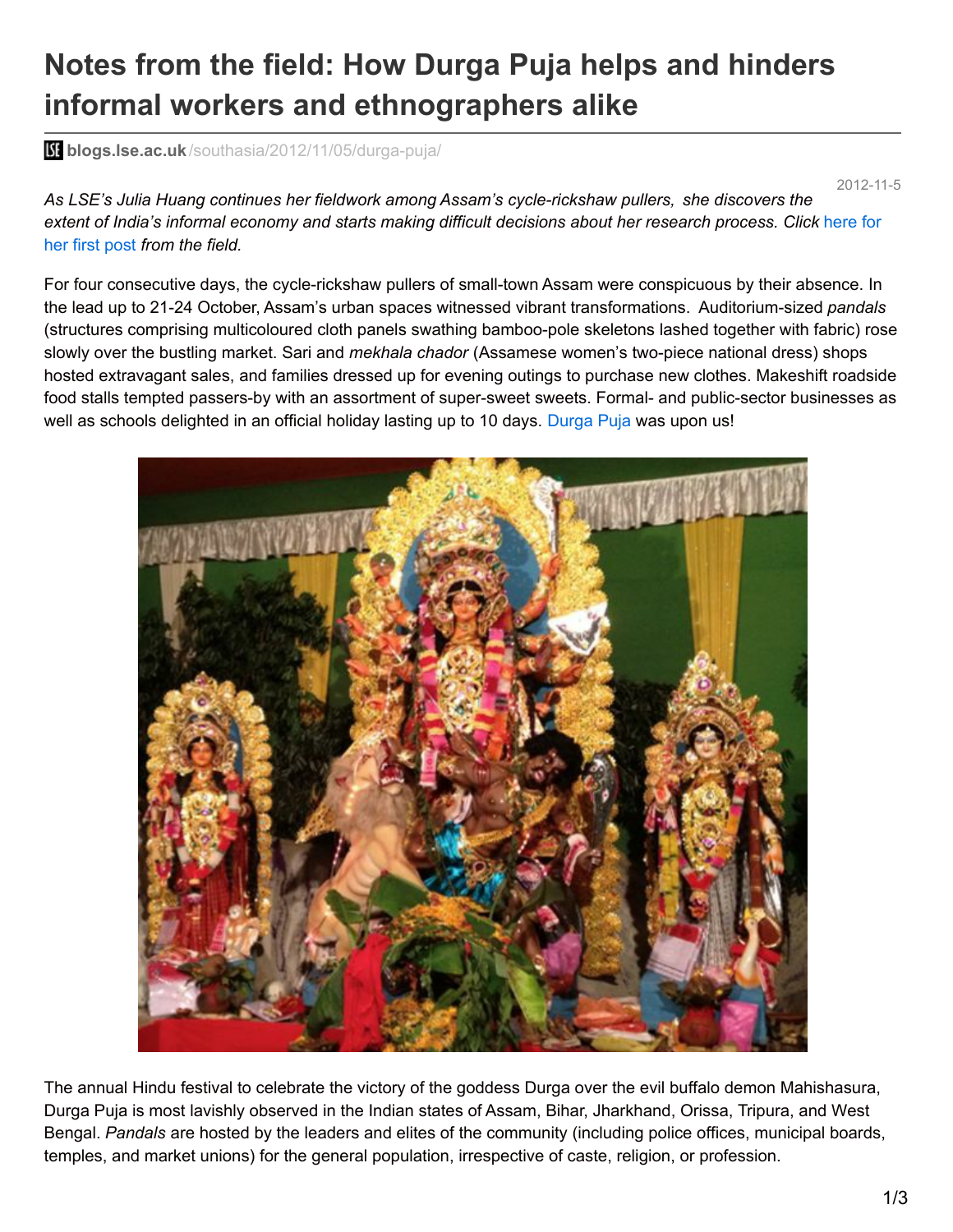During Durga Puja celebrations, the town's 11 *pandals* filled with people worshipping by day and enjoying music and dance shows by night. Evenings took on a carnival-like aspect, charged with the competing sounds of loudspeakers of neighbouring *pandals* and with tens of thousands of families strolling from one end of the town to the other and back again. Dressed in their finest attire, festival-goers searched for their relatives and friends and stopped for a tea and sweet treat, a balloon for the baby, and a necklace for the wife. Police blockades delineated the festival's borders thus preventing the entry of motorised vehicles and cycle-rickshaws.

For me, the four-day-long absence of the rickshaw pullers induced ethnographic anxieties about collecting "enough" data and about being at the right place at the right time. Where were all of the people I was in Assam to meet? Missing one day of work, due to illness or *bandh* (market closures often due to political strikes, which have been [numerous](http://articles.timesofindia.indiatimes.com/2012-08-30/india/33498359_1_bandhs-koch-rajbongshi-students-union-ana-boro-suraksha-samity) in Assam since August ), often leads to the inability to bring food home at night. How were the rickshaw pullers coping with five days of being shut out of town? (The world's heart melts – and pockets open – for the rickshaw puller Bablu Jatav and his motherless month-old baby in Jaipur following a BBC [article](http://www.bbc.co.uk/news/world-asia-india-20000997) and its [update](http://www.bbc.co.uk/news/world-asia-india-20024686), but upwards of ten thousand rickshaw pullers face similar daily challenges without fanfare or outpourings: social enterprises such as [Rickshaw](http://www.crdev.org/rb.asp) Bank, SMV [Wheels](http://www.smvwheels.com/), and Sammaan [Foundation](http://www.sammaan.org/) attempt to tackle these problems systematically.)

Knowing this, I wondered whether I should have skipped the festivities to go to the villages of rickshaw pullers to find out what they do in the absence of normal work. Sankar, the principal collection officer of Rickshaw Bank (the social enterprise that is my research focus) is himself missing out on Durga Puja to accompany his father – who fell from his nearly constructed village house, dislocated his hip, and fractured his femur – to Assam's capital city. The cost of travel, surgery, and long-term, health-related expenses as well as a low salary puts this collection officer on par with rickshaw pullers in terms of financial instability. Should I have accompanied Sankar to the city as he grappled with uncommunicative medical practitioners and impending household financial doom? No amount of pre-fieldwork training can prepare us for these spot decisions, when fieldwork encounters and moral dilemmas become clear only after events play out and post-facto explanations are available. I let myself get swept up by the town's collective fervour to celebrate Durga, the mother of the universe who banishes evil from our lives.

Soutik Biswas, BBC's Delhi correspondent, suggests that perhaps such long holidays contribute to the economic stagnation, the "appalling work culture and [government](http://www.bbc.co.uk/news/world-asia-india-20000565) inertia" of states such as West Bengal and Assam. This analysis may be the case for the public and private sectors and certain systematically excluded informal professions such as cycle-rickshaw pulling. My experience of Durga Puja, however, ended up being far from a guilty splurge on entertainment and non-productivity. I became aware of an array of informal workers who have benefitted tremendously from Durga Puja (and presumably do so every year) as much as the rickshaw pullers have been constrained by the holidays.

The *pandal* builders were the first ones I noticed in the preparations leading up to Durga Puja. These "masters of the bamboo," as Sankar calls them, used no materials or tools beyond dry bamboo poles bound at the joints with tightly wound strips of teeth-torn cotton cloth. They hoisted themselves up the equivalent of one storey per day, climbing as they constructed upwards, stepping nimbly from horizontal pole to pole as if they were on firm ground. They even took their tea breaks at an altitude of 30 feet.

More popularly celebrated are the artisans who meticulously create and adorn the nine-foot-tall idols of the goddesses Durga, Laxmi, and Saraswati and the gods Ganesh and Kartik that form the defining centerpiece of any *pandal*. From August until 20 October, piles of wood, clay from the banks of the river, and pots upon pots of paint gradually take on form, then colour, and finally vitality as mighty deities with flashing eyes, which are the very last features the artisans bestow upon them during the holy process.

Other urban informal workers who come to the fore during Durga Puja are the cloth-sellers and tailors who dress the town's inhabitants in their finest; the street vendors of sweets, samosas, and souvenirs; the *pandal* decorators; the auto-rickshaw drivers who ferry the district's rural residents in and out each day; the drummers and dancers who help to worship the deities; and the long-boat men who usher the mud idols into the river where they are immersed